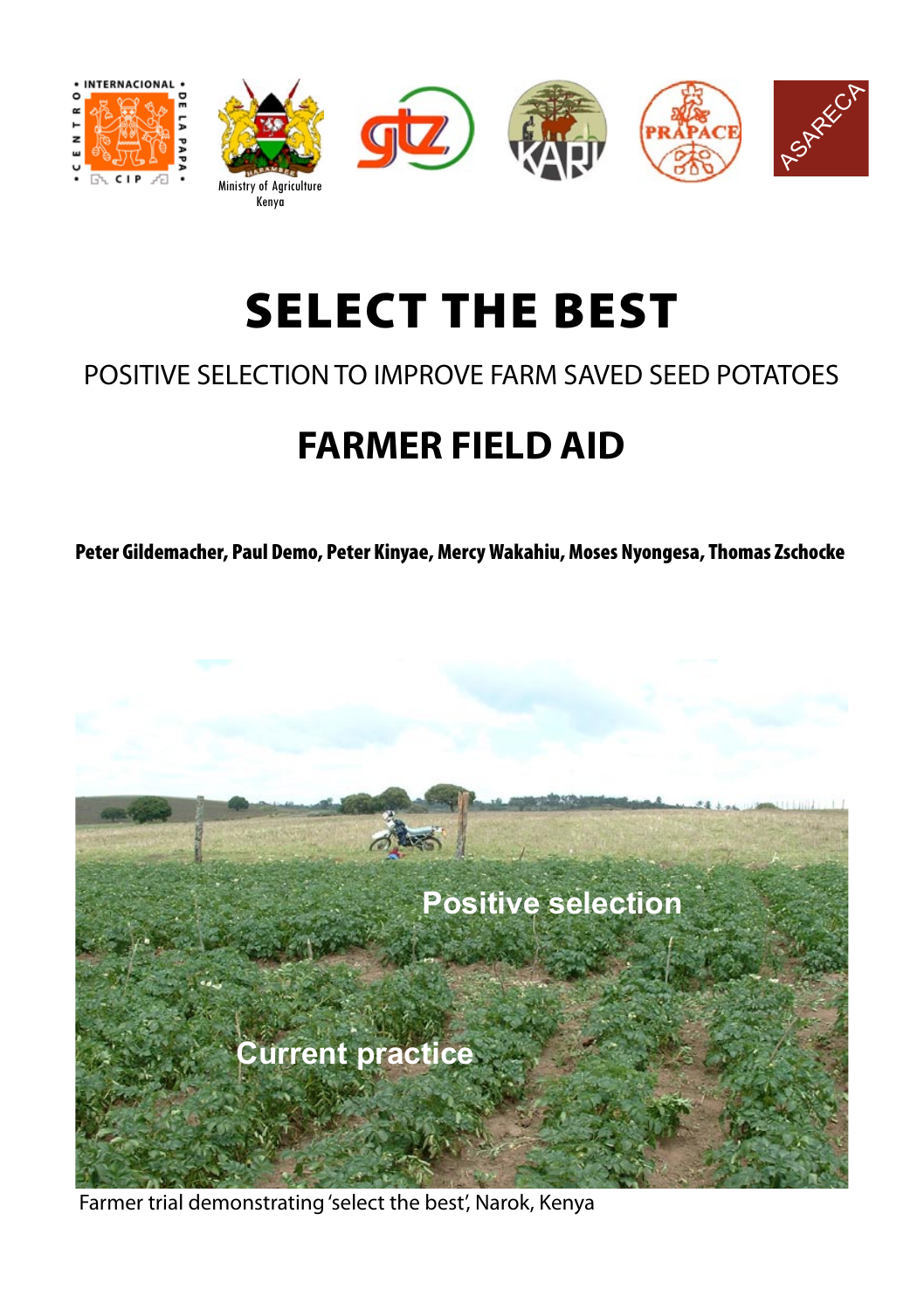| <b>What is positive</b><br>selection? | Positive selection means selecting healthy looking plants as<br>mother plants for seed potatoes. The different steps are:<br>1. Peg healthy looking plants when the first flowers appear<br>in the crop.<br>2. Check the health of the pegged plants 2 weeks later and<br>remove pegs from plants that have developed disease<br>symptoms.<br>3. Harvest the pegged plants one by one. Plants with few<br>tubers, only small tubers or a malformed tubers are not<br>used for seed.<br>4. The small tubers (1 -3 inch) of the final selected plants are<br>stored separately to use as seed. |
|---------------------------------------|----------------------------------------------------------------------------------------------------------------------------------------------------------------------------------------------------------------------------------------------------------------------------------------------------------------------------------------------------------------------------------------------------------------------------------------------------------------------------------------------------------------------------------------------------------------------------------------------|
| <b>Why positive</b><br>selection?     | Some potato diseases, like bacterial wilt and viruses, go from<br>the plant to the tubers. If these tubers are planted again, they<br>will produce a sick plant.                                                                                                                                                                                                                                                                                                                                                                                                                             |
|                                       | Most farmers select seed from their own potato crop, mixing<br>sick and healthy tubers. By pegging plants without disease<br>symptoms for seed selection, the number of sick plants in<br>the next crop can be reduced.                                                                                                                                                                                                                                                                                                                                                                      |
| <b>Bacterial wilt</b>                 | There is no pesticide that can cure bacterial wilt. Plants close<br>to a sick plant also get the disease. They may look healthy,<br>but the tubers carry the bacteria that cause the disease. If<br>used as seed, they will give a sick plant.                                                                                                                                                                                                                                                                                                                                               |
|                                       | Avoid positive selection in a field with more then a few<br>wilting plants (more than 2% of all plants wilting). If you do<br>positive selection in a field with few wilting plants, avoid all<br>plants closer than 3 feet or 1 meter to a wilting plant.                                                                                                                                                                                                                                                                                                                                   |
|                                       | Bacterial wilt survives in the soil. To avoid this do not plant<br>potatoes again for 2 seasons in a field with limited wilting<br>plants (less than 5%) and for 3 seasons on a field with more<br>than 5% infection. Plant another crop that is not from the<br>potato family. Do not plant tomatoes, egg plant, pepper,<br>tobacco or nightshade. Remove all 'volunteer' potato plants<br>from this field. Otherwise bacterial wilt will survive in the soil.                                                                                                                              |
|                                       | Bacterial wilt is transferred from one field to another through<br>planting sick tubers, through contaminated run-off water<br>and through contaminated soil sticking to tools and shoes.                                                                                                                                                                                                                                                                                                                                                                                                    |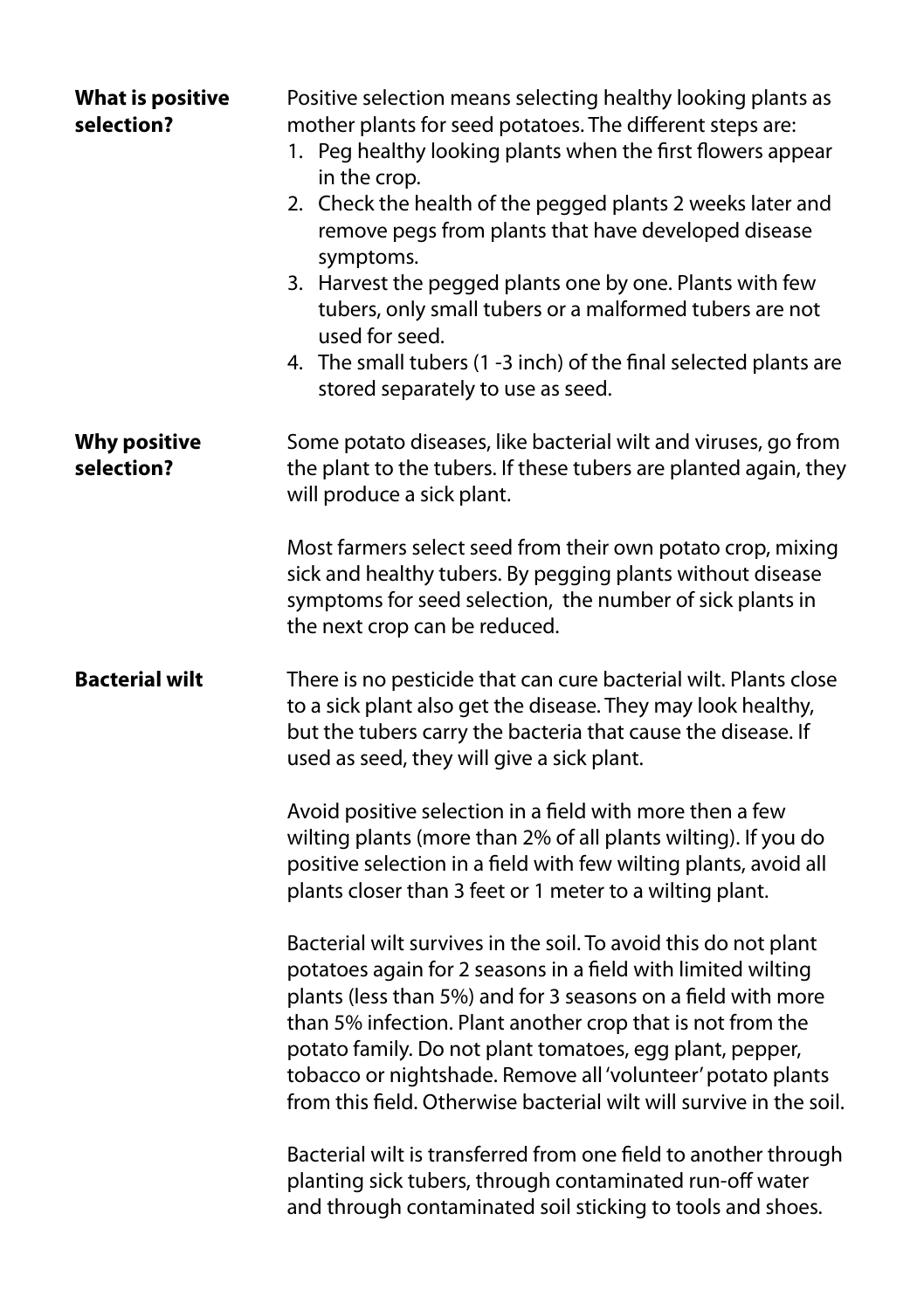#### **Bacterial wilt symptoms**

**Bacterial wilt:** starts with a few leaves or a single branch. The neighbouring plant may look healthy but its tubers will carry the disease.





**Oozing eyes** make soil stick

**Ooze** comes from the vascular ring when cut and squeezed





**Rotting** of the tuber starts from the vascular ring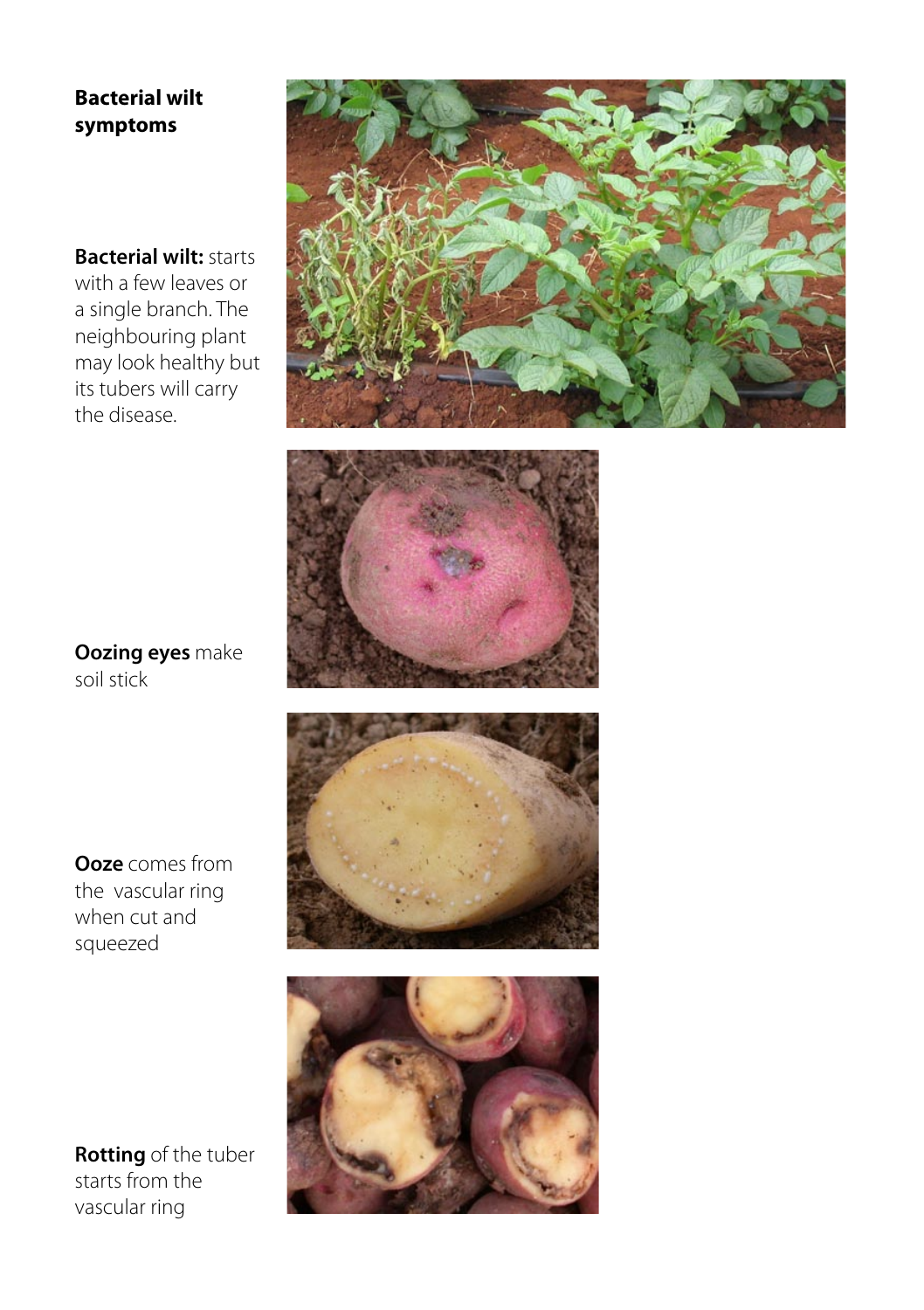| How to fight<br>bacterial wilt | 1. Use clean seed<br>2. Use clean land<br>3. Use clean tools<br>4. Do not pass through infected land<br>5. Do crop rotation of minimal:<br>• One season if no bacterial wilt<br>• Two seasons if less than 5% of plants wilting<br>• Three seasons if more than 5% of plants wilting<br>6. Remove volunteers when rotating to stop 'feeding' the<br>bacteria<br>7. Avoid run-off from infected fields<br>8. Wash tools and shoes or boots with water or diluted<br>household bleach<br>9. Remove sick plants, all its tubers and carry them out of<br>the field without spilling soil (in a bucket or bag) and<br>throw them in a pit.<br>10. Put 2 handsfull of ashes or 1 handfull of lime in the hole<br>after removing a sick plant |
|--------------------------------|-----------------------------------------------------------------------------------------------------------------------------------------------------------------------------------------------------------------------------------------------------------------------------------------------------------------------------------------------------------------------------------------------------------------------------------------------------------------------------------------------------------------------------------------------------------------------------------------------------------------------------------------------------------------------------------------------------------------------------------------|
| Viruses                        | Viruses do not kill potato plants, but reduce the yield<br>seriously. Once a plant is infected its tubers will carry the<br>virus. A tuber carrying a virus will give a sick plant. There is no<br>treatment possible once a plant is sick.<br>Viruses live in the plant sap and are spread from one plant                                                                                                                                                                                                                                                                                                                                                                                                                              |
|                                | to the other by aphids and other insects who suck sap from<br>potato plants. Some viruses can also be carried by touching<br>and damaging plants.                                                                                                                                                                                                                                                                                                                                                                                                                                                                                                                                                                                       |
| How to fight<br>viruses        | The best way to minimize the effect of viruses is to plant<br>clean seed. This can be done through buying clean seed<br>from reputable sellers. If clean seed is not available or not<br>affordable, positive selection helps reducing the effect of<br>viruses.                                                                                                                                                                                                                                                                                                                                                                                                                                                                        |
|                                | The best time to see the virus symptoms is just before<br>flowering, when the plants are not yet touching each other.<br>Virus symptoms differ depending on the type of virus and<br>potato variety. The most important potato virus symptoms<br>are presented here.                                                                                                                                                                                                                                                                                                                                                                                                                                                                    |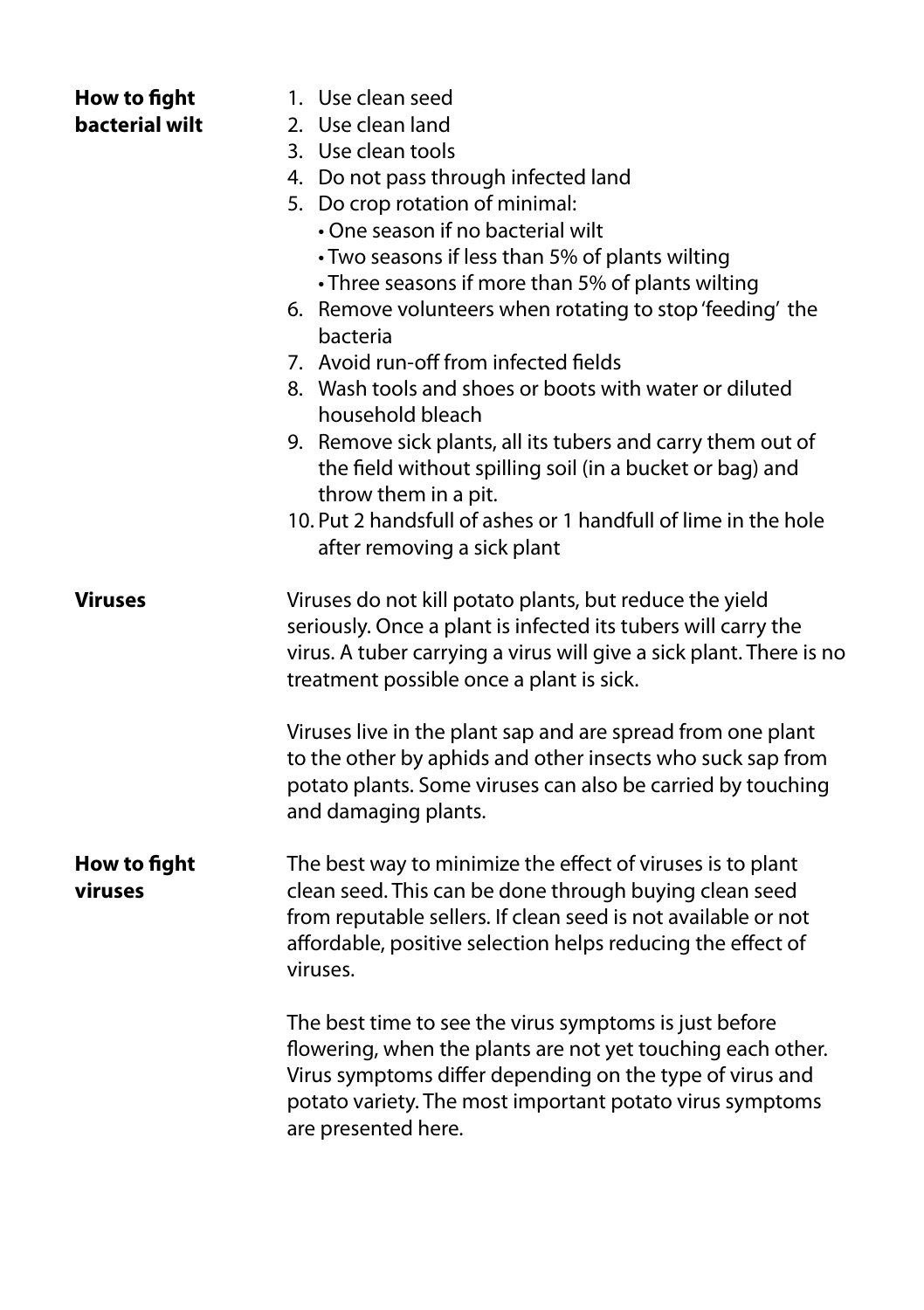#### **Virus symptoms**

**Leaf roll:** leaves roll up, plant more erect, leaves look dry and are brittle



**Erectness:** Stems and leaves pointing upwards; leaves and whole plant often smaller





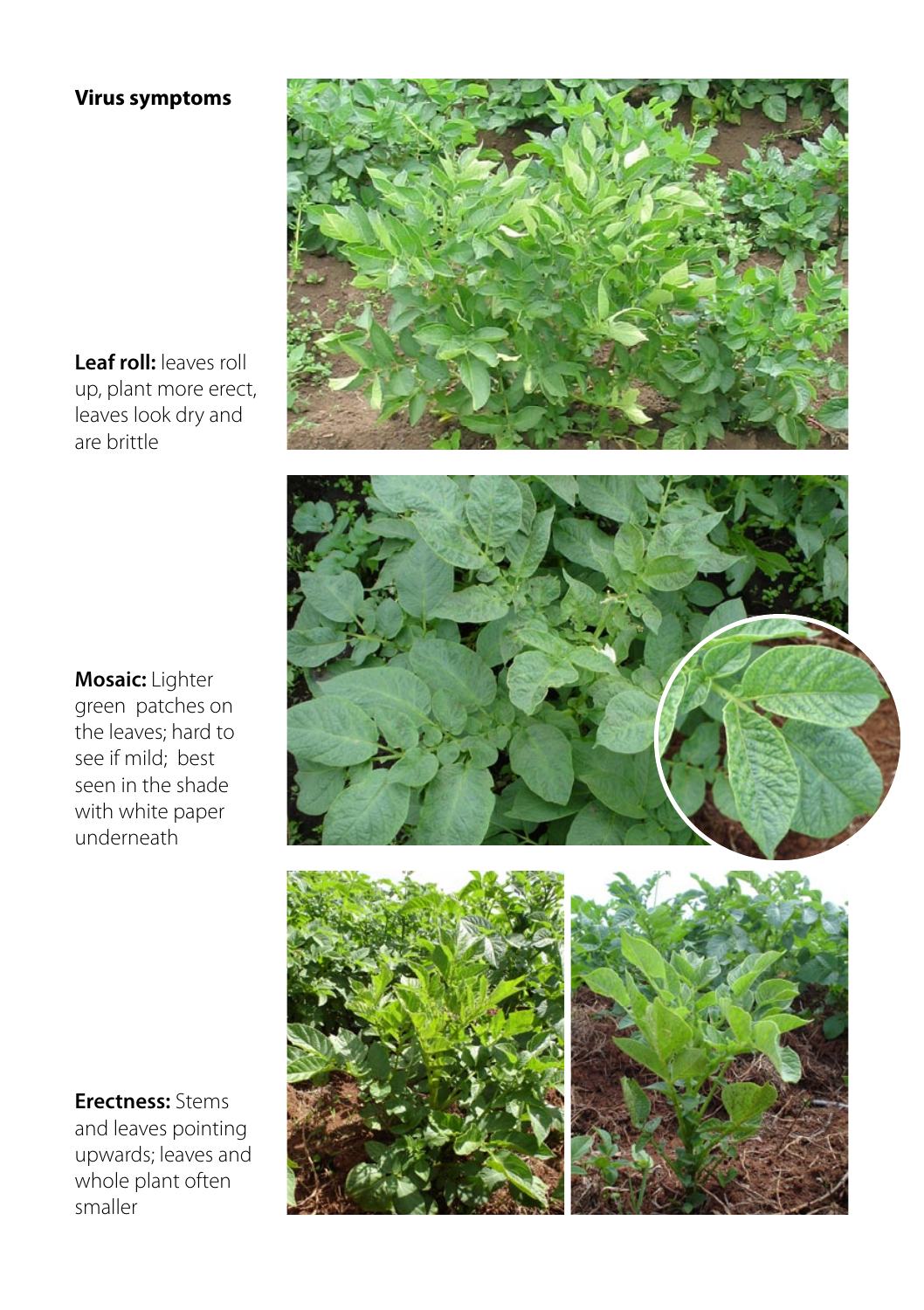#### **Crinkling:** The

edges of the leave are not smooth but show crinkles; mild crinkling is difficult to see



**Chlorosis:** Leaves yellowing, usually starts in the top of the plant, veins may stay green

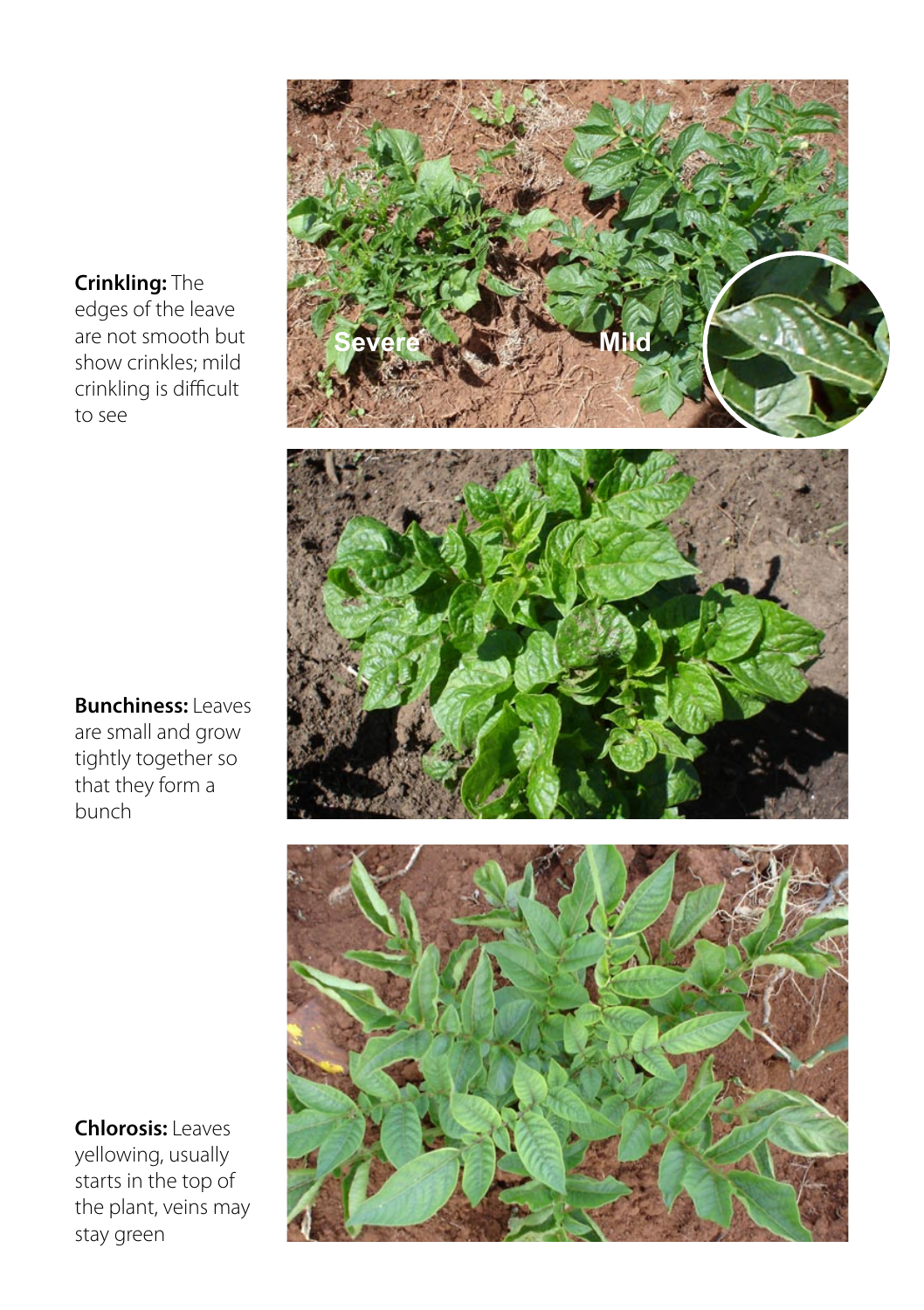**Dwarfing:** Plants stay small, may emerge later and can be malformed. A plant may grow normally and then stop growing





**Multiple symptoms:** Leafroll, erectness, chlorosis, mosaic and crinkling

#### **Tuber symptoms:**

Few and/or small tubers (left) and mallformed tubers may indicate virus infection